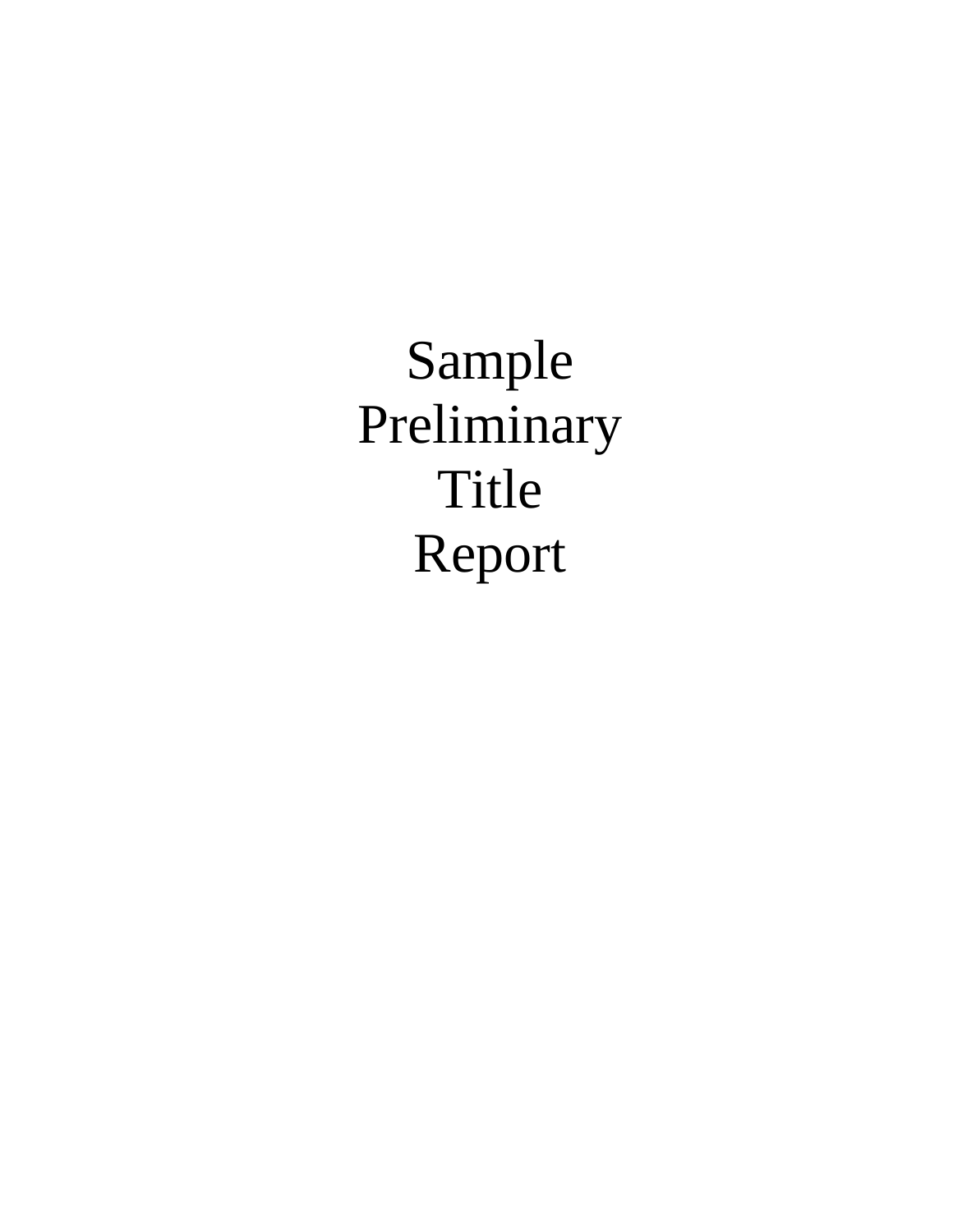# **Review of Sample Preliminary Title Report**

- 1. Under Schedule A Item C. The Tract No. is incorrect. It should be Tract 56, not 53.
- 2. Under Notes and Requirements Item 4. Homeowners Exemption: Shows NONE. This may not be an error. If the transaction is for an owner occupied refinance, with cash out, why has the owner not taken the exemption to reduce the property taxes? Refer this to the agents and lender for their review
- 3. Under Schedule B Item 5. Under Trustor: Charles C. & Elizabeth D. Byer. This should be Charles D. & Elizabeth C. Byer, husband and wife.
- 4. This is the wrong plat map.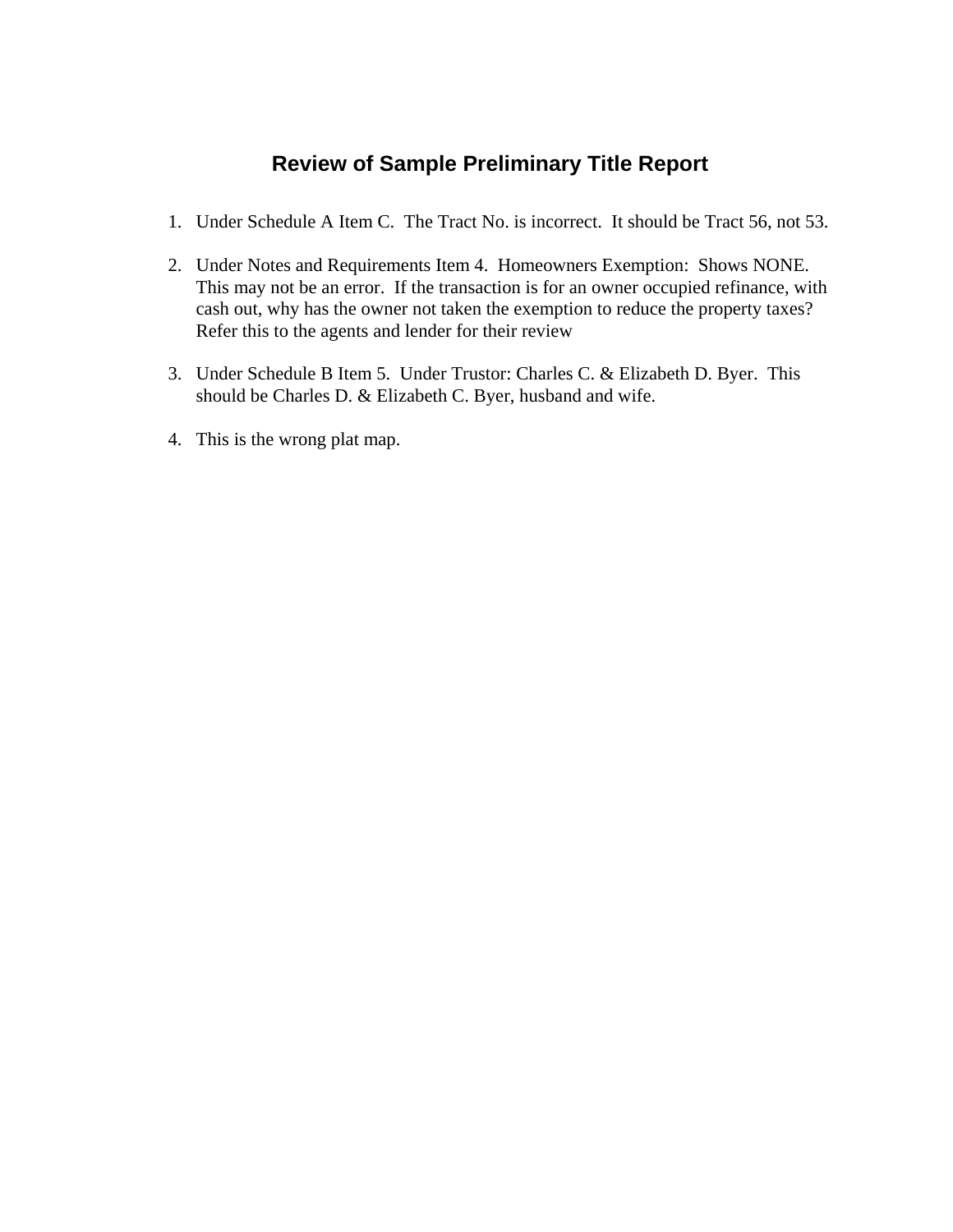

# SAMPLE PRELIMINARY TITLE REPORT

Title/ Escrow Company, Inc. 1111 Main Street Coastal Inlet, CA 99999

Clients Name: Clients Address: 1111 Main Street Ste 201 City & State with Zip Code: Coastal Inlet, CA 99999 Attention: Contact person at the escrow: Becky Repp Your No.: Escrow number 99-8888BR Our No.: Preliminary Title Report Number 77777

Dated as of: April 15, 20XX 7:30 a.m.

IN RESPONSE TO THE ABOVE REFERENCED APPLICATION FOR A POLICY OF TITLE INSURANCE, TITLE INSURANCE COMPANIES NAME, a California Corporation, hereby reports that it is prepared to issue, or cause to be issued, as of the date hereof, a (Title Insurance Companies Name) Policy or Policies of Title Insurance describing the land and the estate or interest therein hereinafter set forth, insuring against loss which may be sustained by reason of any defect, lien, or encumbrance not shown or referred to as an Exception in Schedule B or not excluded from coverage pursuant to the printed Schedules, Conditions and Stipulations of said forms.

\_\_\_\_\_\_\_\_\_\_\_\_\_\_\_\_\_\_\_\_\_\_\_\_\_\_\_\_\_\_\_\_\_\_\_\_\_\_\_\_\_\_\_\_\_\_\_\_\_\_\_\_\_\_\_\_\_\_\_\_\_\_\_\_\_\_\_\_\_\_\_\_\_\_\_\_\_\_

The printed Exceptions and Exclusions from the coverage of said Policy or Policies are set forth in the attached cover sheet. Copies of the Policy forms should be read. They are available from the office which issued this report.

Please read the exceptions shown or referred to in Schedule B of this report and the exceptions and exclusions set forth in the cover sheet attached to this report carefully. The exceptions and exclusions are meant to provide you with notice of matters which are not covered under the terms of the title insurance policy and should be carefully considered.

It is important to note that this preliminary report is not a written representation as to the conditions of title and may not list all liens, defects, and encumbrances affecting title to the land.

THIS REPORT, (AND ANY SUPPLEMENTS OR AMENDMENTS HERETO) IS ISSUED SOLELY FOR THE PURPOSE OF FACILITATING THE ISSUANCE OF A POLICY OF TITLE INSURANCE AND NO LIABILITY IS ASSUMED HEREBY. IF IT IS DESIRED THAT LIABILITY BE ASSUMED PRIOR TO THE ISSUANCE OF A POLICY OF TITLE INSURANCE, A BINDER OR COMMITMENT SHOULD BE REQUESTED.

The form of Policy of Title Insurance contemplated by this report is:

| 1. Land Title Association Standard Coverage Policy                    |  |
|-----------------------------------------------------------------------|--|
| 2. American Land Title Association Owner's Policy                     |  |
| 3. American Land Title Association Residential Title Insurance Policy |  |
| 4. American Land Title Association Loan Policy                        |  |
|                                                                       |  |

 Title Officer: Mark Taber Direct Telephone Line: (415) I-M-Title FAX Line: (415) fax-mark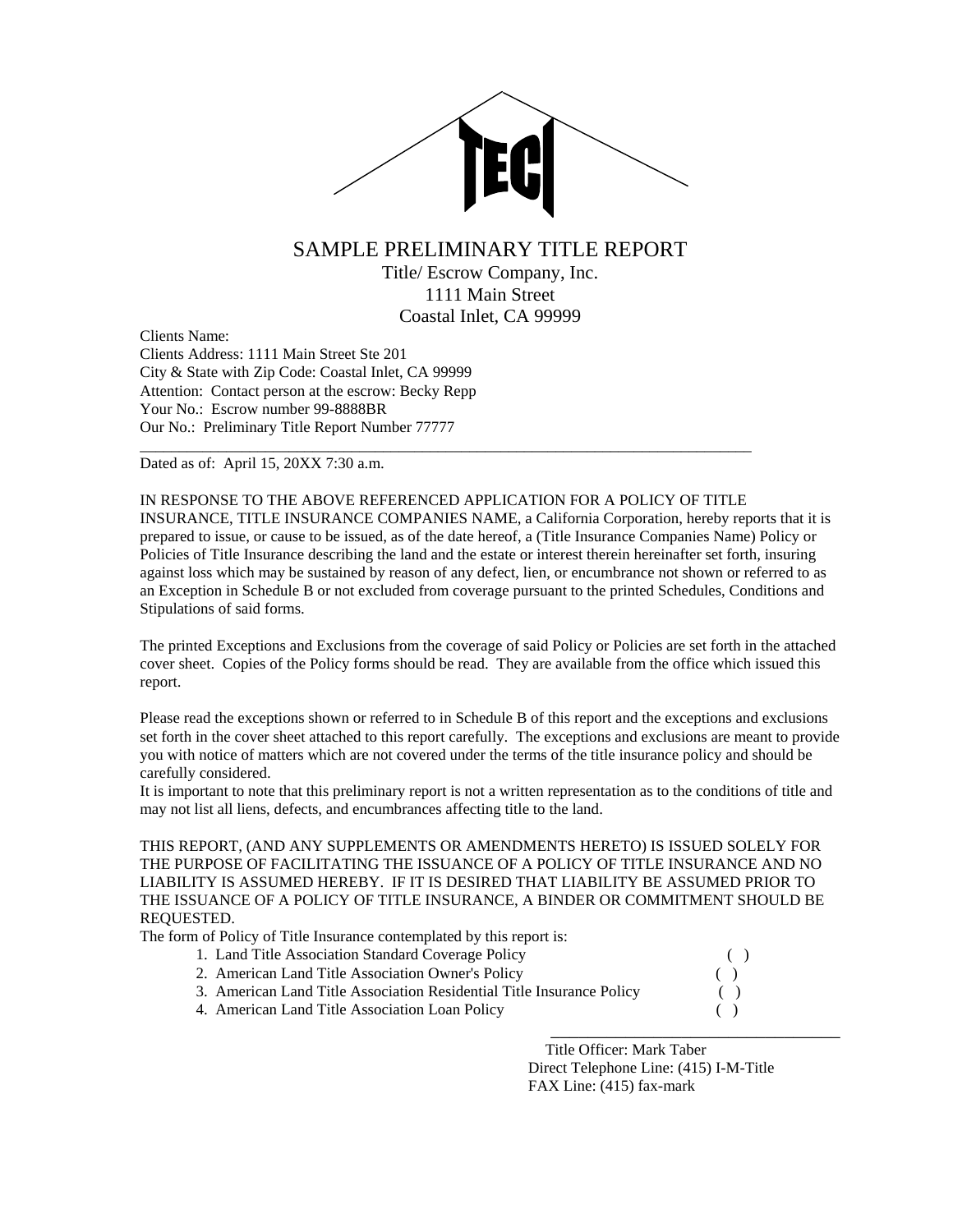# SCHEDULE A

 The estate or interest in the land hereinafter described or referred to covered by this report is:

# A. A FEE

Title to said estate or interest at the date hereof is vested in:

B. Charles D. Byer and Elizabeth C. Byer, Husband and Wife, as Joint Tenants

 The land referred to in this report is situated in the State of California, County of Anywhere, and is described as follows:

- C. Lot 17, Tract 53, in the City of Anytown, County of Anywhere, State of USA, as per map recorded in Book 789, Page 12 and 13, inclusive of Miscellaneous Maps, in the office of the County Recorder of said County.
- D. EXCEPT all oil, gas and hydrocarbon substances and other mineral rights, without however, the right to enter the surface of said land down to a distance of 500 feet from the surface thereof, as reserved in the Deed recorded October 11, 1955 in Book 5654, page 140 of Official Records.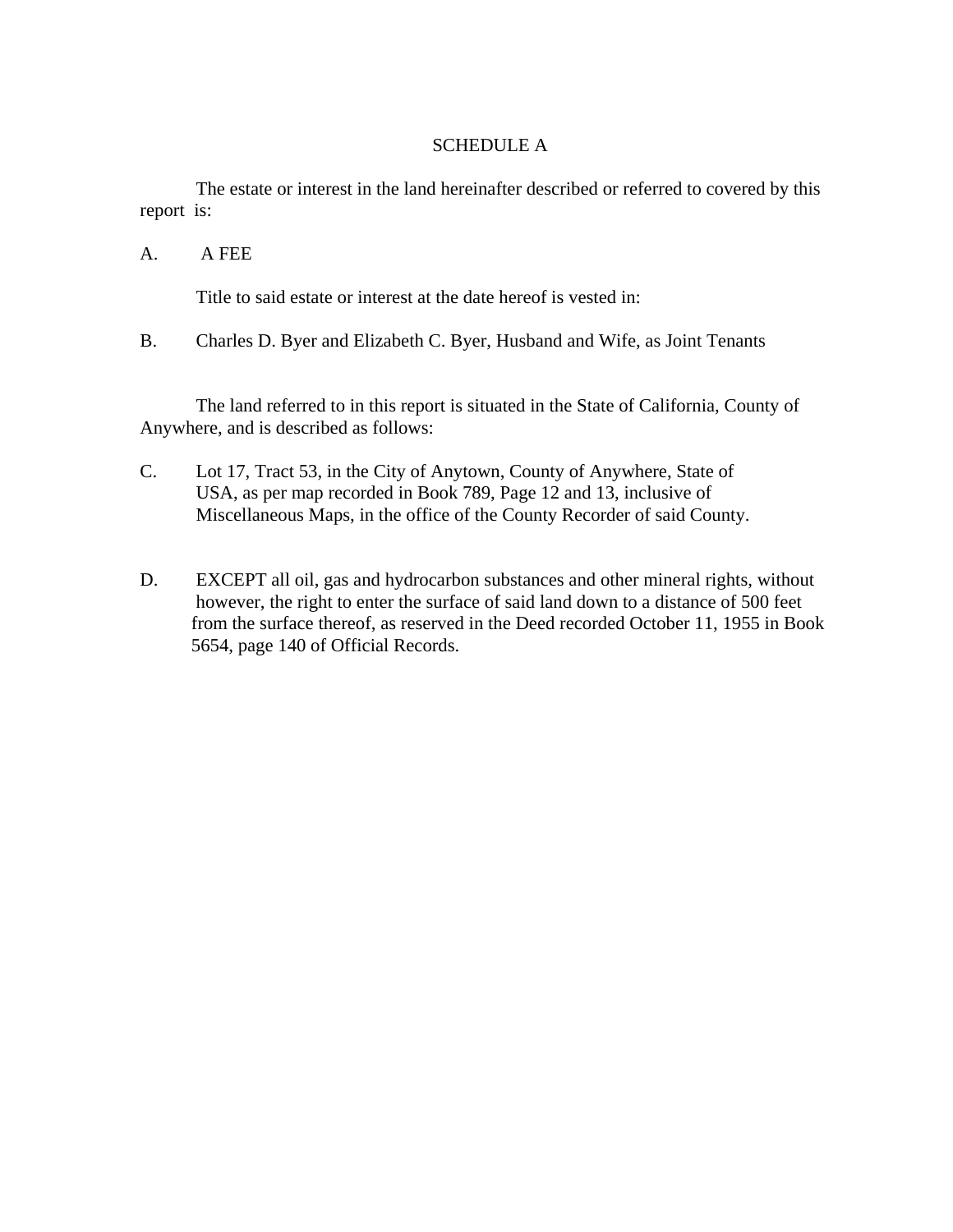# SCHEDULE A-1

## NOTES AND REQUIREMENTS

#### NOTE NO. 1:

California Insurance Code Section 12413.1 which was enacted by Chapter 598 of the Laws of 1989 (AB 512) effective January 1, 1990, regulates the disbursement of escrow funds by Title Companies. Funds received by (Title Insurance Companies Name) via wire transfer may be disbursed upon receipt. Funds received by this Company via cashiers check or tellers check may be disbursed on the next business day after the day of deposit. IF ESCROW FUNDS (INCLUDING SHORTAGE CHECKS) ARE DISBURSED TO THIS COMPANY OTHER THAN BY WIRE TRANSFER OR CASHIERS CHECK OR TELLERS CHECK, DISBURSEMENT AND/OR CLOSING WILL BE DELAYED 3 TO 7 BUSINESS DAYS. Questions concerning deposit and/or disbursement of escrow and sub-escrow funds and recording should be directed to your title officer, escrow officer or loan payoff officer.

 1. Outgoing wire transfers will not be authorized until we have confirmation of our recording and one (1) of the following:

- A. We have received confirmation of the respective incoming wire.
- B. Collection of a deposited check.

Wires directed to this office of (Title Insurance Companies Name) must be directed to:

 Title Wire Bank 123 ABC Street Anytown, CA 90505 Acct. # 55555 ABA#: 2222 FOR: 4321-5

## NOTE NO. 2:

 Please be advised that this Company will require that the beneficiary or beneficiaries sign an estimated settlement statement any time we are presented for payoff;

2. a) a NET PROCEEDS demand; or

 b) a SHORT PAYOFF demand in which the beneficiary or beneficiaries are accepting for payoff an amount that is less than the total amount owed.

#### NOTE NO. 3:

 We will require a statement of information from the parties named below in order to complete this report, based on the effect of documents, proceedings, liens, decrees, or other matters which do not specifically describe said land, but which, if any do exist, may affect the title or impose liens or encumbrances thereon.

Parties: All Parties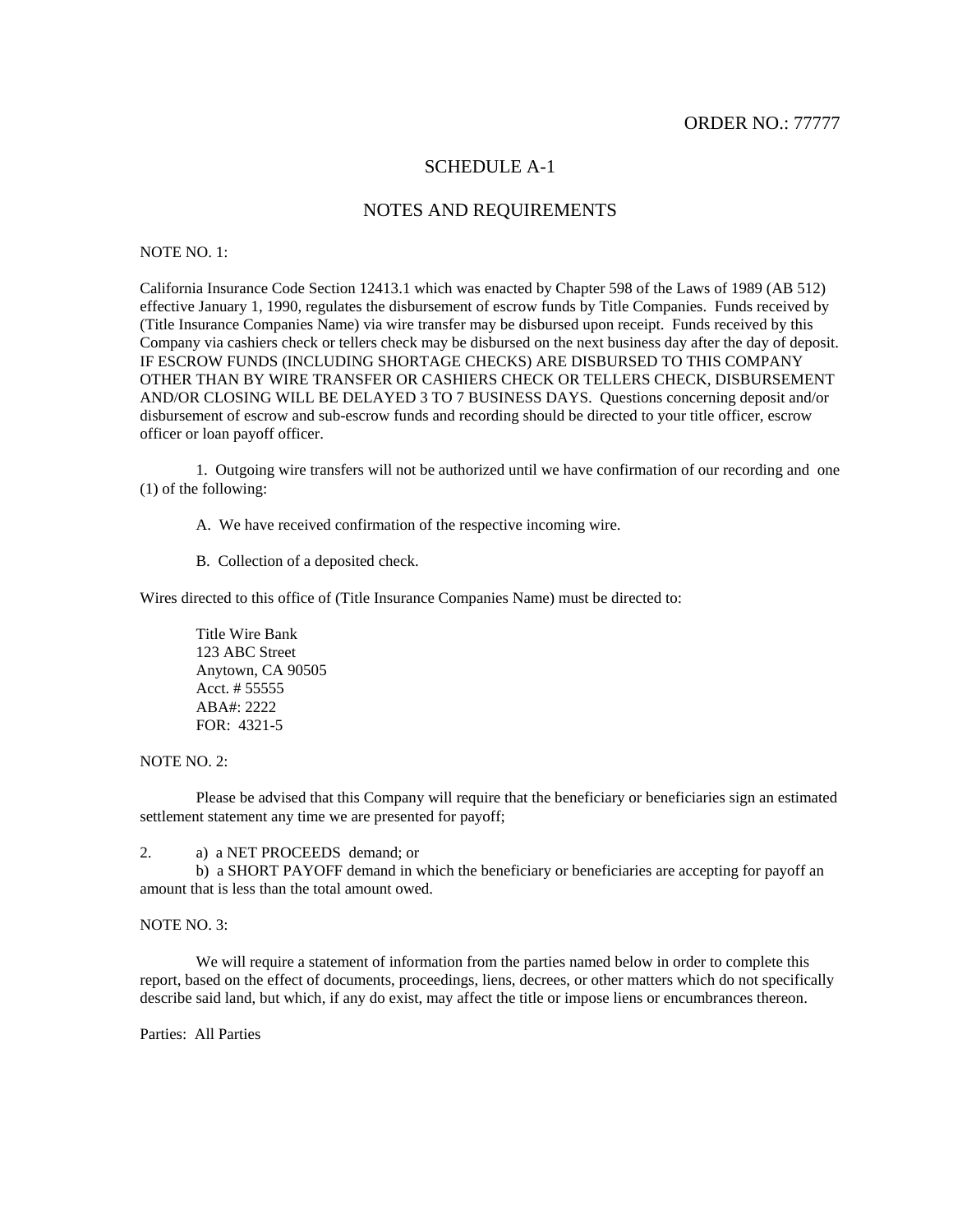#### ORDER NO.: 77777

#### NOTES AND REQUIREMENTS (Continued)

 3. (NOTE: The statement of information is necessary to complete the search and examination of title under this order. Any title search includes matters that are indexed by name only, and having a completed statement of information assists the Company in the elimination of certain matters which appear to involve the parties but in fact affect another party with the same or similar name. Be assured that the statement of information is essential and will be kept strictly confidential to this file.)

#### NOTE NO. 4:

 Property taxes, including general and special taxes, personal property taxes, if any, and any assessments collected with taxes, for the fiscal year shown below are paid. For proration purposes the amounts are:

#### Fiscal year 2000 - 2001

| 4. | 1st Installment:       | \$982.57    |
|----|------------------------|-------------|
|    | 2nd Installment:       | \$982.56    |
|    | Homeowners Exemption:  | <b>NONE</b> |
|    | Code Area:             | 01-003      |
|    | <b>Assessment No.:</b> | 123-456-78  |

#### NOTE NO. 5:

 5. There are no conveyances affecting said land, recorded with six (6) months of the date of this report.

#### NOTE NO. 6:

 6. None of the items shown in this report will cause the Company to decline to attach CLTA Endorsement Form 100 to an ALTA loan policy, when issued.

### NOTE NO. 7:

 7. There is located on said land a single family residence known as 123 Elm Street, in the City of Coastal Inlet, County of Anywhere, State of California, 99999.

#### NOTE NO. 8:

 8. The charge for a policy of title insurance, when issued through this title order, will be based on the short-term rate. (If this applies. Usually requires less than two years of ownership)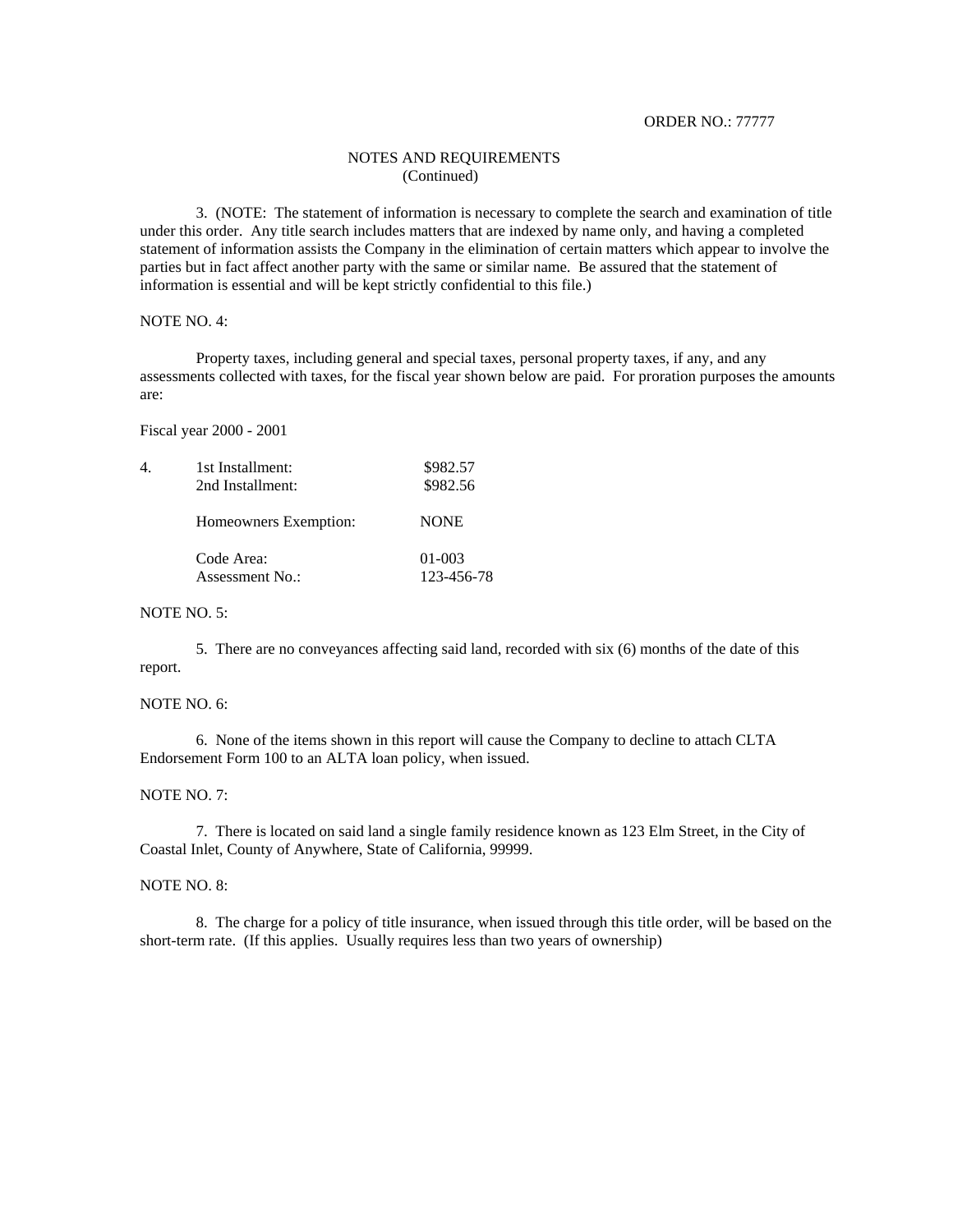#### SCHEDULE B

### AT THE DATE HEREOF EXCEPTIONS TO COVERAGE IN ADDITION TO THE PRINTED EXCEPTIONS AND EXCLUSIONS IN THE POLICY FORM DESIGNATED ON THE FACE PAGE OF THIS REPORT WOULD BE AS FOLLOWS:

A. Property taxes, including general and special taxes, personal property taxes, if any, and any assessments collected with taxes, to be levied for the fiscal year 1996-1997 which are a lien not yet payable.

B. Supplemental or escaped assessments of property taxes, if any, assessed pursuant to the Revenue and Taxation Code, of the State of the USA.

1. An easement for the purposes shown below and rights incidental thereto as shown or as offered for dedication on the recorded map shown below.

| Map of:  | Tract 56                           |
|----------|------------------------------------|
| Purpose: | Pipeline                           |
| Affects: | The Southerly 10 feet of said land |

2. An easement for the purpose shown below and rights incidental thereto as set forth in a document

| Granted to: | Southern California Edison Company         |
|-------------|--------------------------------------------|
| Purpose:    | Public utilities                           |
| Recorded:   | March 6, 1969                              |
|             | in Book 4798, Page 368 of Official Records |
| Affects:    | the Northerly 6 feet of said land          |

3. An easement for the purpose shown below and rights incidental thereto as set forth in a document

| Granted to: | General Telephone Company                             |
|-------------|-------------------------------------------------------|
| Purpose:    | Pole lines                                            |
| Recorded:   | June 15, 1970                                         |
|             | in Book 4850, Page 114 of Official Records            |
| Affects:    | The exact location and extent of said easement is not |
|             | disclosed of record                                   |

 Note: If a CLTA Form 103.3 Endorsement with respect to said easement is desired, please advise so that a determination can be made whether such endorsement can be issued.

4. Covenants, conditions and restrictions (deleting therefrom any restrictions based on race, color or creed) as set forth in the document.

| Recorded: | July 15, 1970                              |
|-----------|--------------------------------------------|
|           | in Book 4855, Page 112 of Official Records |

 Said covenants, conditions and restrictions provide that a violation thereof shall not defeat the lien of any mortgage or deed of trust made in good faith and for value.

 Modification(s) of said covenants, conditions and restrictions Recorded: October 10, 1971 in Book 4901, Page 110 of Official Records

ORDER NO.: 77777

SCHEDULE B (continued)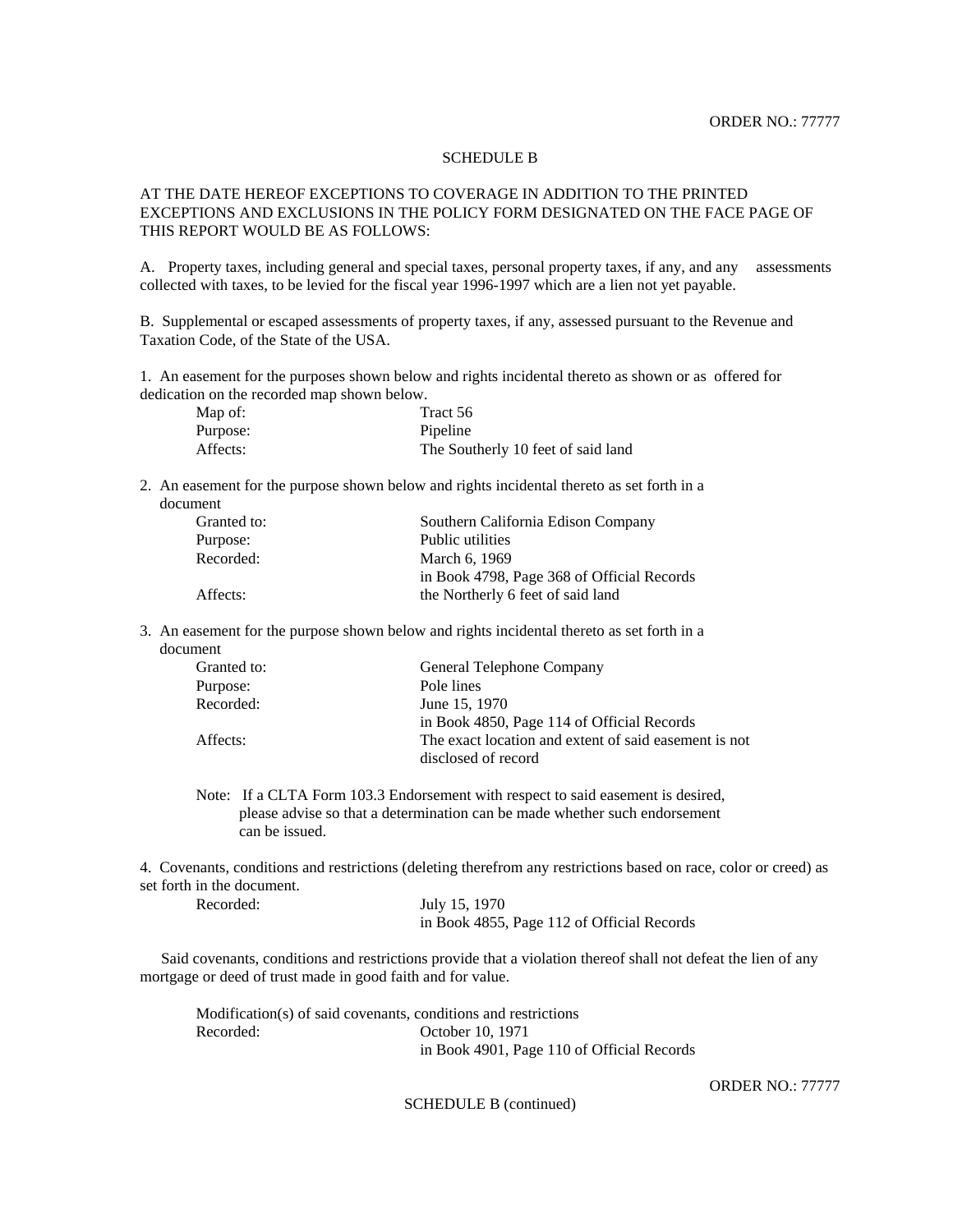5. A Deed of Trust to secure an indebtedness in the amount shown below, and any other

| obligations secured thereby |                                                         |
|-----------------------------|---------------------------------------------------------|
| Amount:                     | \$200,000.00                                            |
| Dated:                      | October 10, 1991                                        |
| Trustor:                    | Charles D. Byer and Elizabeth C. Byer, husband and wife |
| Trustee                     | Title Insurance Company, a California Corporation       |
| Beneficiary:                | Fly-By-Night Savings and Loan Association,              |
|                             | a California corporation                                |
| Recorded:                   | October 20, 1991                                        |
|                             | as Instrument No. 91-611311 of Official Records         |
|                             |                                                         |

|              | An assignment of the beneficial interest under said deed of trust which names |
|--------------|-------------------------------------------------------------------------------|
| As Assignee: | Gooddeed Savings and Loan Association, a corporation                          |
| Recorded:    | January 5, 1992                                                               |
|              | as Instrument No. 92-0003546 of Official Records                              |

 6. A Deed of Trust to secure an indebtedness in the amount shown below, and any other obligations secured thereby

|         | \$40,000.00                                                                                                         |
|---------|---------------------------------------------------------------------------------------------------------------------|
|         | October 10, 1991                                                                                                    |
|         | Charles D. Byer and Elizabeth C. Byer, husband and wife                                                             |
|         | Title Insurance Company, a California corporation                                                                   |
|         | Your Friendly Credit Union                                                                                          |
|         | October 20, 1991                                                                                                    |
|         | as Instrument No. 91-611312 of Official Records                                                                     |
|         |                                                                                                                     |
|         | Your Friendly Credit Union                                                                                          |
|         | April 15, 1993                                                                                                      |
|         | as Instrument No. 93-0112456 of Official Records                                                                    |
|         |                                                                                                                     |
| Amount: | Beneficiary:<br>Recorded:<br>A Notice of Default under the terms of said deed of trust<br>Executed by:<br>Recorded: |

 A Substitution of Trustee under said deed of trust which names as the substituted trustee, the following Trustee: Title Insurance Company, a California corporation Recorded: April 15, 1993 as Instrument No. 93-0112457 of Official Records

7. An abstract of judgment for the amount shown below and any other amounts due.

| Debtor:        | Charles D. Byer and Elizabeth C. Byer           |
|----------------|-------------------------------------------------|
| Creditor:      | Cool Pool Inc., a state corporation             |
| Dated entered: | May 5, 1992                                     |
| County:        | Bay Area                                        |
| Court:         | Central court of Anytown                        |
| Case No.:      | AO3914                                          |
| Amount:        | \$2,365.30, plus interest and costs             |
| Recorded:      | June 17, 1992                                   |
|                | as Instrument No. 92-214567 of Official Records |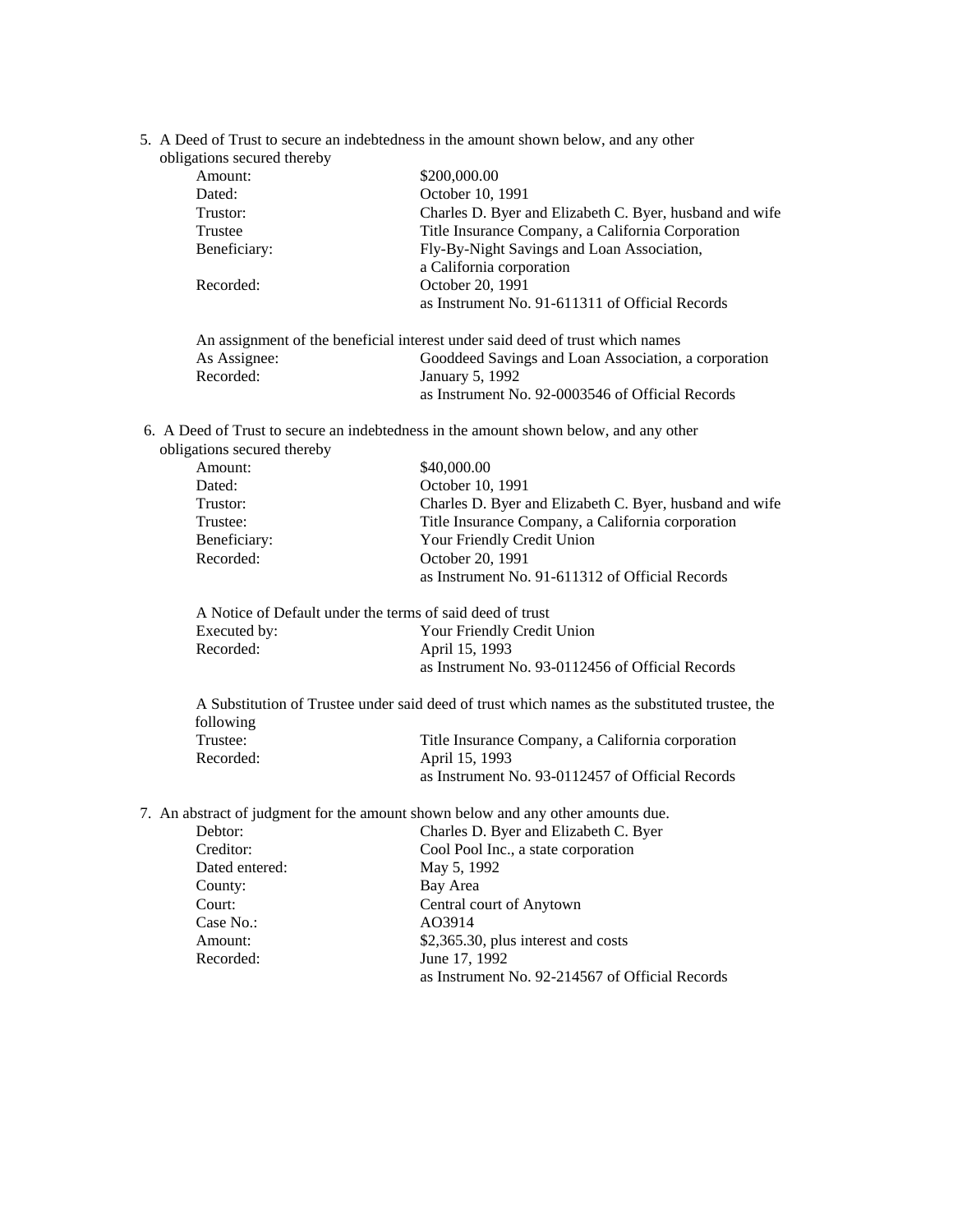#### SCHEDULE B (continued)

8. A tax lien for the amount shown and any other amounts due, in favor of the United States of America, assessed by the District Director of Internal Revenue.

| Federal Serial No.: | 93641                                 |
|---------------------|---------------------------------------|
| Taxpayer:           | Charles D. Byer and Elizabeth C. Byer |
| Amount:             | 936.40                                |
| Recorded            | July 15, 1993                         |
|                     | as Instrument No. 93-21568            |
|                     |                                       |

9. A tax lien for the amount shown and any other amounts due, in favor of the State of California. Amount: \$320.45 Filed by: State Board of Equalization<br>
Taxpayer: Charles D. Byer and Elizabe Charles D. Byer and Elizabeth C. Byer Certification No.: 73492 Recorded: August 1, 1993 as Instrument No. 93-216789

10. A lien for unsecured property taxes filed by the tax collector of the county shown, for the amount set forth, and any other amounts due.

| County:                    | Bay Area County                                 |
|----------------------------|-------------------------------------------------|
| Fiscal Year:               | 1992-1993                                       |
| Taxpayer:                  | Charles D. Byer and Elizabeth C. Byer           |
| County Identification No.: | 513456                                          |
| Amount:                    | \$193.60                                        |
| Recorded:                  | August 15, 1993                                 |
|                            | as Instrument No. 93-217890 of Official Records |

11. A judgment lien for child support.

| Debtor:   | John G. Martinez            |
|-----------|-----------------------------|
| Recorded: | June 1, 1986                |
|           | as Instrument No. 86-771320 |
| Case No.: | 86-220-971                  |
| Filed by: | County of Greenville        |
| Amount:   | None given                  |
|           |                             |

# END OF SCHEDULE B

IMPORTANT INFORMATION PLEASE REFER TO THE "NOTES AND REQUIREMENTS SECTION" FOR ANY INFORMATION NECESSARY TO COMPLETE THIS TRANSACTION